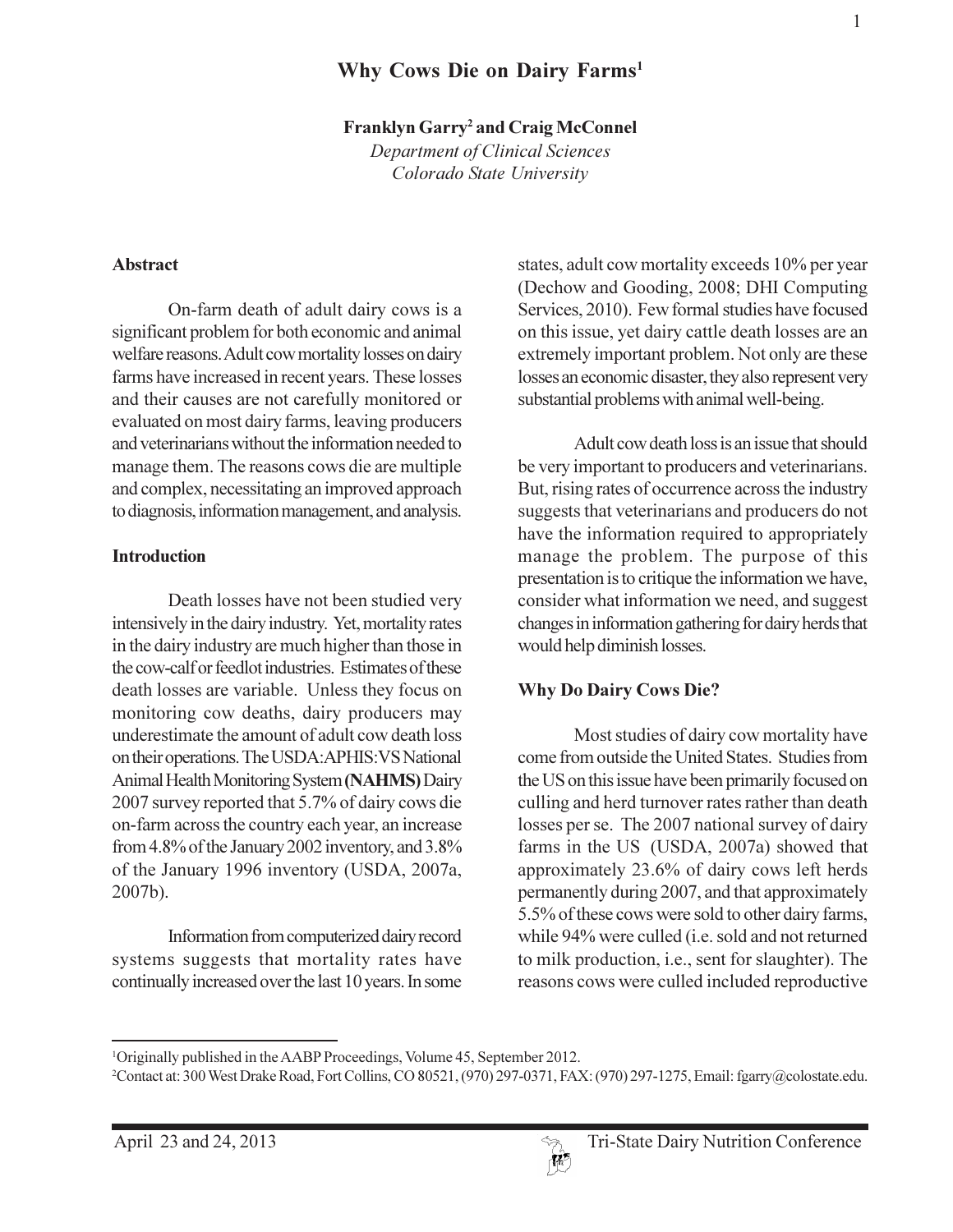failure (26.3% of culled cows), mastitis and udder problems  $(23\%)$ , lameness or injury  $(16\%)$ , other disease  $(3.7\%)$ , and poor milk production not related to these other problems (16%), while other miscellaneous reasons accounted for about 8% of culling. Therefore, on average, the overwhelming majority of dairy cows leaving farms are not fit for sale as dairy production animals, and approximately 50% of these cows leave because of disease or injury problems rather than being selectively removed because of low fertility or milk productivity.

Adult cow death losses appear to be attributable to reasons similar to those for culling cows. A recent literature review identified 19 studies between the years 1965 and 2006 that focused on dairy cow mortality in countries with relatively intensive dairy production (Thomsen and Houe, 2006). While 10 of the 19 studies provided information about causes of death, none of the diagnoses were founded on necropsy evaluation. Only a single study discriminated between cows that were euthanized or died unassisted. The categories used to describe causes of death were relatively uniform across studies and were presented as: accidents, calving disorders, digestive disorders, locomotor disorders, metabolic disorders, udder/ teat disorders, other known reasons, and unknown reasons. The NAHMS Dairy 2007 survey (USDA, 20070a, 2007b) recorded causes of death similarly to those established through the literature review, documenting the percentage of cow deaths due to: euthanasia due to lameness or injury  $(20.0\%)$ ; mastitis  $(16.5\%)$ ; calving problems  $(15.2\%)$ ; respiratory problems (11.3%); scours, diarrhea, or other digestive problems (10.4%); lack of coordination or severe depression  $(1.0\%)$ ; poison  $(0.4\%)$ ; other known reasons  $(10.2\%)$ ; and unknown reasons (15.0%).

Let's consider what the preceding information means. First, it suggests that historically the careful tracking of causes of mortality on dairy farms has not been seen as a high priority. Such an attitude would make sense if deaths occur very infrequently and appear to have little to do with the health of the remaining herd. It makes a lot less sense when 5 to 10% of standing herd inventory is lost to death each year. This information also speaks to the diverse health challenges seen on dairy farms. Dairy cows are complex animals that go through multiple life stages in the course of their residence on a farm. This is very different than a beef feedlot where most of the animals are young and growing, somewhat equivalent to dairy heifers. In these populations, infectious respiratory disease is far and away the number one health challenge that predisposes them to euthanasia and death. For adult dairy cows, there is no single predominant lifethreatening disease.

It is also worth noticing that the categorization systems used on dairy farms and reported in the literature are not very helpful when it comes to instituting corrective actions. For example, if you consider the category of lameness as a cause of death, there are so many potential causes of lameness that it would be difficult to institute a specific corrective action that would decrease the numbers in this category. Similarly, consider the wide range of disease problems that could be categorized as digestive death.

## **How Good is Our Information About Cause** of Death?

Cause of death entered in dairy record systems is usually based on producer assessment and diagnosis. It appears that most dairy veterinarians are minimally involved in the diagnosis of cause of death, and relatively few U.S. dairy operations perform necropsies in an effort to determine the cause of cow death. The NAHMS Dairy 2007 study (USDA, 2007a, 2007b) reported that necropsies were performed on only 13% of operations and only 4.4% of cow deaths received a postmortem examination. Therefore, historically almost all studies of dairy cow mortality are based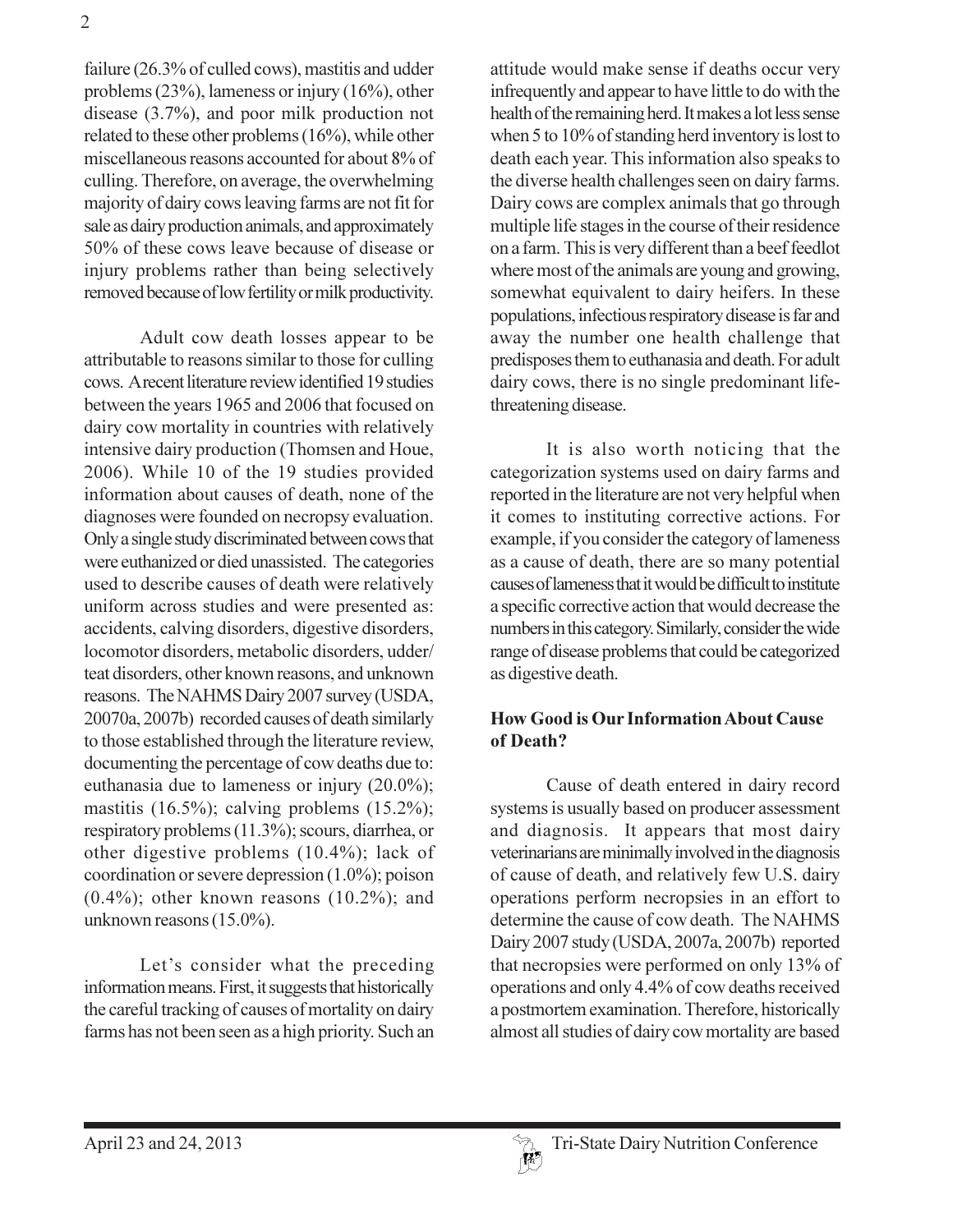on producer assessment rather than veterinary diagnosis and the causes of death are described using broad categories that do not provide much information about specific cause.

Dairy record systems appear to be an unreliable source of information concerning cause of death in individual animals. We have been studying the phenomenon of dairy cow mortality over the last several years. Our findings suggest that dairy producer assessment of the proximate cause of death is inaccurate approximately 50% of the time. Our results also validate that there are multiple causes of dairy cow death (McConnel et al., 2009). It seems reasonable to suggest that numerous health problems in dairy cows are not recognized early enough or treated appropriately to promote an optimal outcome, but this type of information cannot be retrieved from record systems. Furthermore, without good descriptors and records of the reasons that cows die, preventive measures that should decrease disease and death are not modified or improved to address the problem.

No specific reason has been identified for the increase in dairy cow death rates. In conversation with producers and veterinarians, some have questioned whether the Federal regulations regarding down dairy cows and neurologic disease may have artificially increased recorded death rates. While this will contribute to recorded mortalities, death rates were increasing prior to the implementation of this rule (Miller et al., 2008). Furthermore, if euthanized down cows represent more than a small fraction of dairy mortalities, we need to ask why there are so many down cows that need to be euthanized. Others have suggested that specific disease problems, such as hemorrhagic bowel disease, may be increasing death rates. This could certainly be true on an individual dairy farm, but the increased mortality rates across the industry exceed the incidence of any specific disease problem.

Any conjectures on the cause of increased mortality are difficult to validate without specific diagnoses. Determining the cause of death would provide invaluable information for preventing future deaths and improving herd health (Mason and Madden, 2007). The fact that very few dairy cow deaths are evaluated by necropsy leaves a serious information gap in any analysis of cow mortality.

## **Epidemiological Associations With Dairy Cow Mortality**

Although record systems as they are currently designed and used are not particularly helpful in managing adult cow death losses, they do demonstrate associations between high death rates and herd health problems. Analyses of large data sets demonstrate that herds with high rates of disease and culling also have higher death rates (Bascom and Young, 1998; McConnel et al., 2008; Dechow et al., 2011. More specifically, high mortality in dairy herds is related to high rates of lameness and large proportions of cows that are removed due to lameness or injury. Mortalities tend to occur much more frequently in the early part of lactation, coincident with increases in other health problems (Dechow and Goodling, 2008). Death losses are related to the occurrence of respiratory disease, diarrhea, and mastitis (McConnel et al., 2008). These findings should not be surprising, as they suggest that herds that have poor ability to control lameness, injury, and infectious disease also have increased likelihood of cow death. It is important to recognize that these epidemiologic associations do not inform us of specific causes and rather show that herds with certain types of problems also have higher rates of death. The problem for the producer and dairy consultant lies in how to determine specific actions that decrease disease prevalence and risk of death.

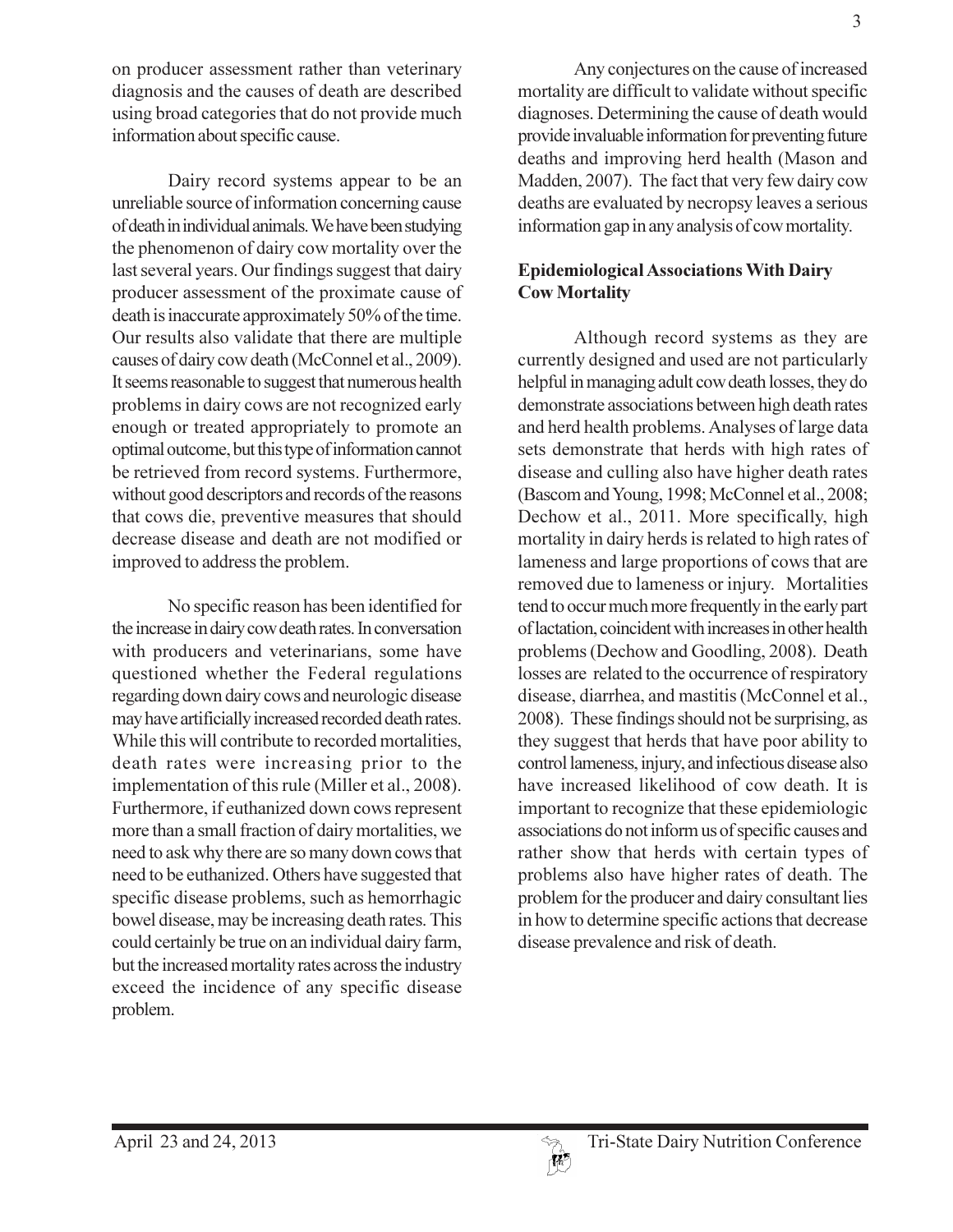# **What Can be Done to Decrease Dairy Cow** Deaths?

Most decisions in a low-cost production dairy model are made with input cost as the primary driving force, and potential negative impacts on the animals in the production system are seen as problems that must be managed as a consequence. For example, it is common that large scale expansion of a dairy will capture production cost efficiencies, but often with the caveat that expansions are accompanied by substantial problems with animal health. During the time that large numbers of animals are being imported to the herd, it is routine that disease introduction is occurring. Numerous animal health problems are prevalent and even increase with time (Faust et al., 2001; Weigel et al., 2003). Because there are compelling reasons for dairy farms to expand, there is a real need for the dairy industry and dairy veterinarians to reevaluate dairy management systems with a focus on optimum animal health.

An overview of the health challenges faced by dairy cows needs to recognize that some changes in the modern dairy industry may result in systematic problems with animal care. The labor force on most dairy farms is primarily composed of low wage workers without extensive, preexisting dairy cow management skills. The ability of dairy personnel to adequately identify disease in individual animals and respond with prompt individual animal attention is limited by the extent of their experience and training. The overwhelming majority of sick cows on dairy farms are identified, diagnosed, and treated by farm workers rather than veterinarians. Poor outcomes may be an issue of poor clinical disease management in addition to any preexisting problems with cow physiology.

Farm necropsy examinations should be an invaluable tool to help assess cause of adult cow death (Mason and Madden, 2007). Necropsy of dead animals to assess and monitor cause of death

is rarely performed on dairy farms (USDA, 2007a; 2007b). This is in sharp contrast to other intensive livestock management systems, including poultry, swine, and feedlot enterprises where necropsy monitoring is routine. Most dairy veterinarians focus considerable effort on dairy reproduction, or udder health and milk quality, but little time on mortality evaluation. This presents a very significant liability to the dairy industry because efforts to effectively decrease mortality losses are hampered by a lack of monitoring and information necessary to accurately assess the problem.

We believe that dairy workers could be trained to more effectively monitor death losses and to perform on-farm necropsy examinations in consultation with veterinarians when the veterinarian cannot be present to perform the examination on a freshly dead carcass. We have presented this recommendation to producer groups and developed an on-line training program for that purpose on our website (Severidt et al., 2002). Very few producers or veterinarians have pursued this approach, attesting to the notion that monitoring actual cause of death has not been seen as a valuable pursuit.

Necropsy examinations provide good information, but we also need to develop new recording systems that allow the necropsy results to be recorded as usable information. On their own. necropsy diagnoses provide great detail about the specific cause of death but do not necessarily provide information about why that specific cause occurred. Therefore, necropsy information needs to be combined with other historical information about the affected animals to help direct management changes (McConnel et al., 2010). Our studies suggest that more than 50% of cow death losses are attributable to causes that could be mitigated with proper management (McConnel et al., 2010).

Because of the complex nature of dairy management systems, a variety of causes are responsible for high disease and mortality rates, with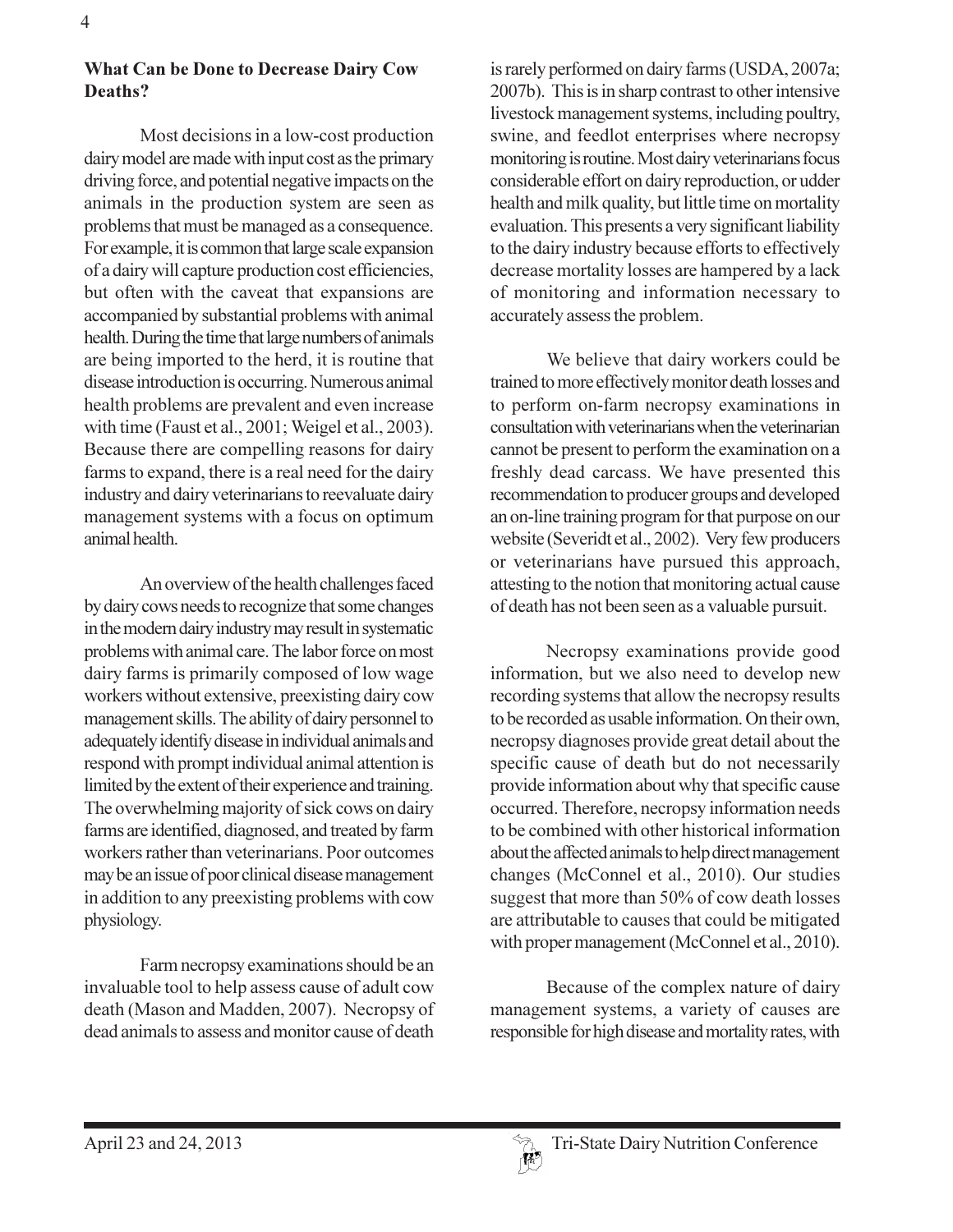different rates of occurrence on different operations. The wide range of lactational incidence risk for common diseases (milk fever: 0.03 to 22.3%; retained placenta: 1.3 to 39.2%; metritis: 2.2 to 37.3%; ketosis: 1.3 to 18.3%; left displaced abomasum:  $0.3$  to  $6.3$ ; lameness:  $1.8$  to  $30\%$ ) attests to the complexity of dairy systems (Kelton et al., 1998). To adequately address such complexity requires more accurate information about current losses, followed by management alterations that address the underlying problems. This will require changing the nature of information used in dairy management systems. An example of mastitis prevalence can illustrate this point. The specific infectious organism that causes a clinical mastitis episode can have a dramatic impact on outcome, and appropriate preventative or therapeutic measures need to be tailored to the specific cause, e.g. gram negative vs. gram positive, environmental vs. contagious, or Escherichia coli vs. Staphylococcus aureus. Assessments and record systems that track "mastitis" without identifying other specific details provide less information than needed to establish effective interventions. Similarly, monitoring death losses with generic terms such as "lameness" or "mastitis" and performing this monitoring on the basis of presumption will not allow correction of management problems that may underlie the death.

## **Specific Recommendations to Decrease Death Losses**

We have proposed an approach to monitoring death losses that should help producers identify management changes to improve cow health and survival (McConnel et al., 2010). The first step is to identify the magnitude of the problem on a dairy farm and commit to improving outcomes. Like any other substantial management change on a dairy farm, if the owner or manager is not committed to change, it will not actually happen. Therefore, simple analysis of the incidence of on-farm death and an assessment of its importance to the dairy farm and the well-being of the cows is critical.



5

Second, we recommend performing necropsy examinations to identify specific causes of death. This information needs to be considered along with other cow information, such as preceding health problems, treatments, and individual cow circumstances as part of a complete post mortem evaluation. It is unrealistic to assume that 100% of all dead cows will be examined by necropsy. Our experience suggests that routine necropsy examination is important but that targeting cases is useful. For animals euthanized due to obvious trauma, or where the cause of death is obvious based on priority veterinary assessment, necropsy examination usually will not provide much more information. Alternatively, for unexpected deaths or animals without simple specific antemortem diagnoses, necropsy can help not only define the cause of death but also inform farm workers about the types of problems that occur on the farm.

We have developed a conceptual model to help assign cause of death to categories that have more meaning than those simple categories that assign cause of death to an organ system that the owner perceives was affected by disease. Necropsy is a key tool for assigning cause of death, if the information obtained is also matched with other animal information. Dairy workers who are involved in animal care should be included in the discussion of the necropsy and cause of death. The monitoring and focus on cause of death as an important component of dairy animal monitoring increases owner and worker focus on the actions needed to prevent future death losses.

We recommend maintaining hard copy records of each case of death. When a particular category of death is seen to be problematic, the details of the individuals in that category can be reviewed. As with all records, they need to be used to inform management if they are to be any use at all. Therefore, we recommend periodic meetings between farm managers and veterinarians to consider death losses and what can be done to improve outcomes.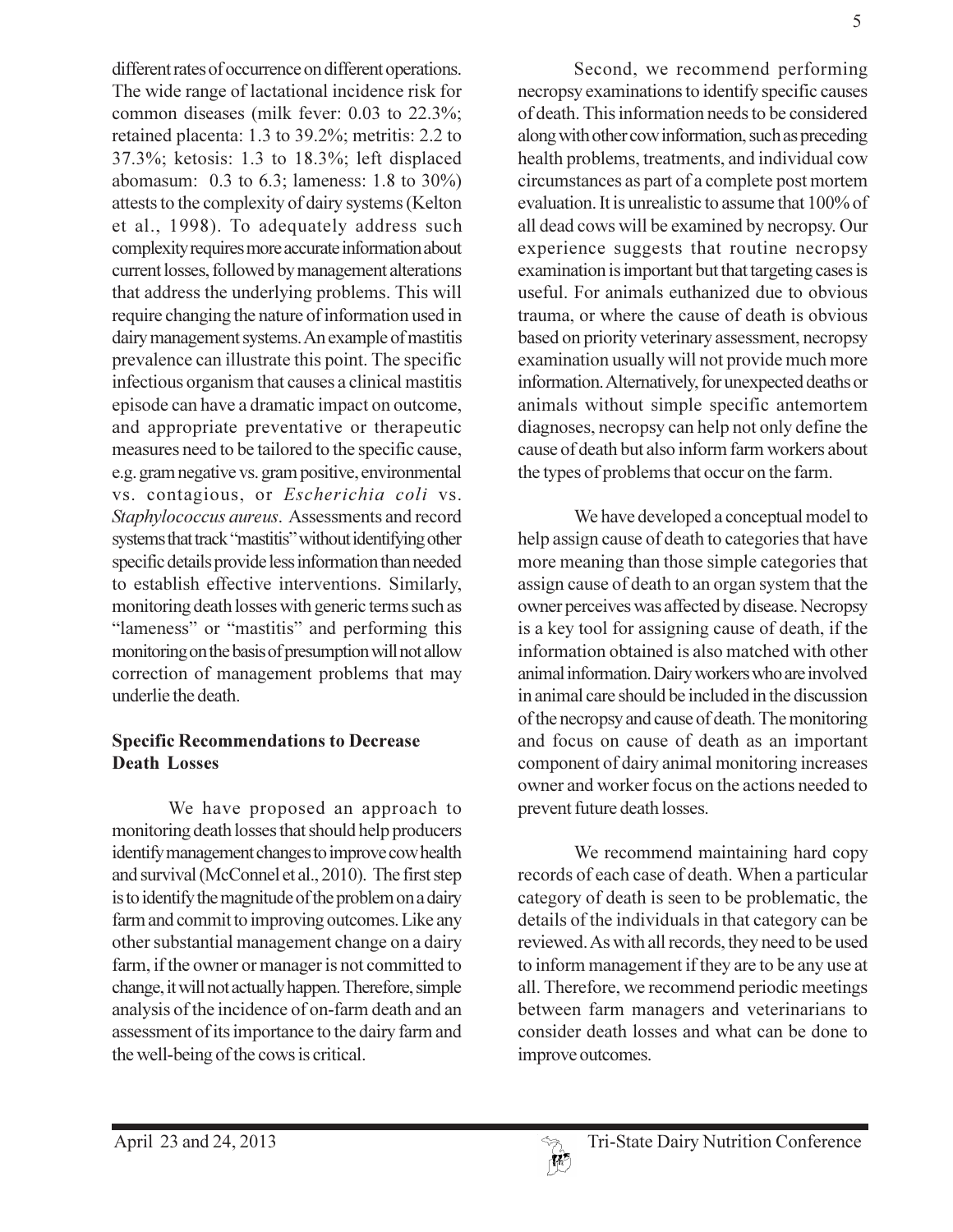More focus needs to be placed on evaluating subclinical disease problems. One of the problems with current record systems is that health events are only entered when they are obvious and prompt a treatment. Subclinical disease does not fit this category, and therefore, information about subclinical cow problems cannot be retrieved to be compared with assessment of death losses. Consider for example the assessment of lameness on dairy farms. As noted above, high rates of lameness are strongly associated with high rates of death losses. However, most records systems monitor lameness only when cows receive specific treatment. It is unusual for dairy farms to do routine locomotion scoring that detects cows with more modest degrees of lameness. It is likely that management changes targeted to improving overall cow locomotion will also improve other aspects of cow health and ultimately lead to decreased death losses.

#### **Conclusions**

There will not be a single simple answer to the problem of high mortality on dairy farms. Steps toward managing this challenge will require recognizing and defining the problem, improving information systems to provide details necessary to take action, and monitoring appropriate metrics that promote ongoing attention to management corrections.

### **Literature Cited**

Bascom, S.S., and A.J. Young. 1998. A summary of the reasons why farmers cull cows. J. Dairy Sci. 81(8):2299-2305.

Dechow, C.D., and R.C. Goodling. 2008. Mortality, culling by sixty days in milk, and production profiles in high- and low-survival Pennsylvania herds. J. Dairy Sci. 91(12):4630-4639.

Dechow, C.D., E.A. Smith, and R.C. Goodling. 2011. The effect of management system on mortality and other welfare indicators in Pennsylvania dairy herds. Animal Welfare 20(2):145-158.

DHI Computing Services, Inc. P.O. Box 51427. Provo Utah 84605-1427, 800-453-9400. 2010.

Faust, M.A., M.L. Kinsel, and M.A. Kirkpatrick. 2001. Characterizing biosecurity, health, and culling during dairy herd expansions. J. Dairy Sci. 84(4): 955-965.

Kelton, D.F., K.D. Lissemore, and R.E. Martin. 1998. Recommendations for recording and calculating the incidence of selected clinical diseases of dairy cattle. J. Dairy Sci. 81(9):2502-2509.

Mason, G.L., and D.J. Madden. 2007. Performing the field necropsy examination. Vet. Clin. North Am. Food Anim. Pract. 23(3):503-526.

McConnel, C.S., F.B. Garry, A.E. Hill, J.E. Lombard, and D.H. Gould. 2010. Conceptual modeling of postmortem evaluation findings to describe dairy cow deaths. J. Dairy Sci. 93(1):373-386.

McConnel, C.S., F.B. Garry, J.E. Lombard, J.A. Kidd, A.E. Hill, and D.H. Gould. 2009. A necropsy-based descriptive study of dairy cow deaths on a Colorado dairy. J. Dairy Sci. 92(5):1954-1962.

McConnel, C.S., J.E. Lombard, B.A. Wagner, and F.B. Garry. 2008. Evaluation of factors associated with increased dairy cow mortality on United States dairy operations. J. Dairy Sci. 91(4):1423-1432.

Miller, R.H., M.T. Kuhn, H.D. Norman, and J.R. Wright. 2008. Death losses for lactating dairy cows in herds enrolled in dairy herd improvement test plans. J. Dairy Sci. 91(9): 3710-3715.